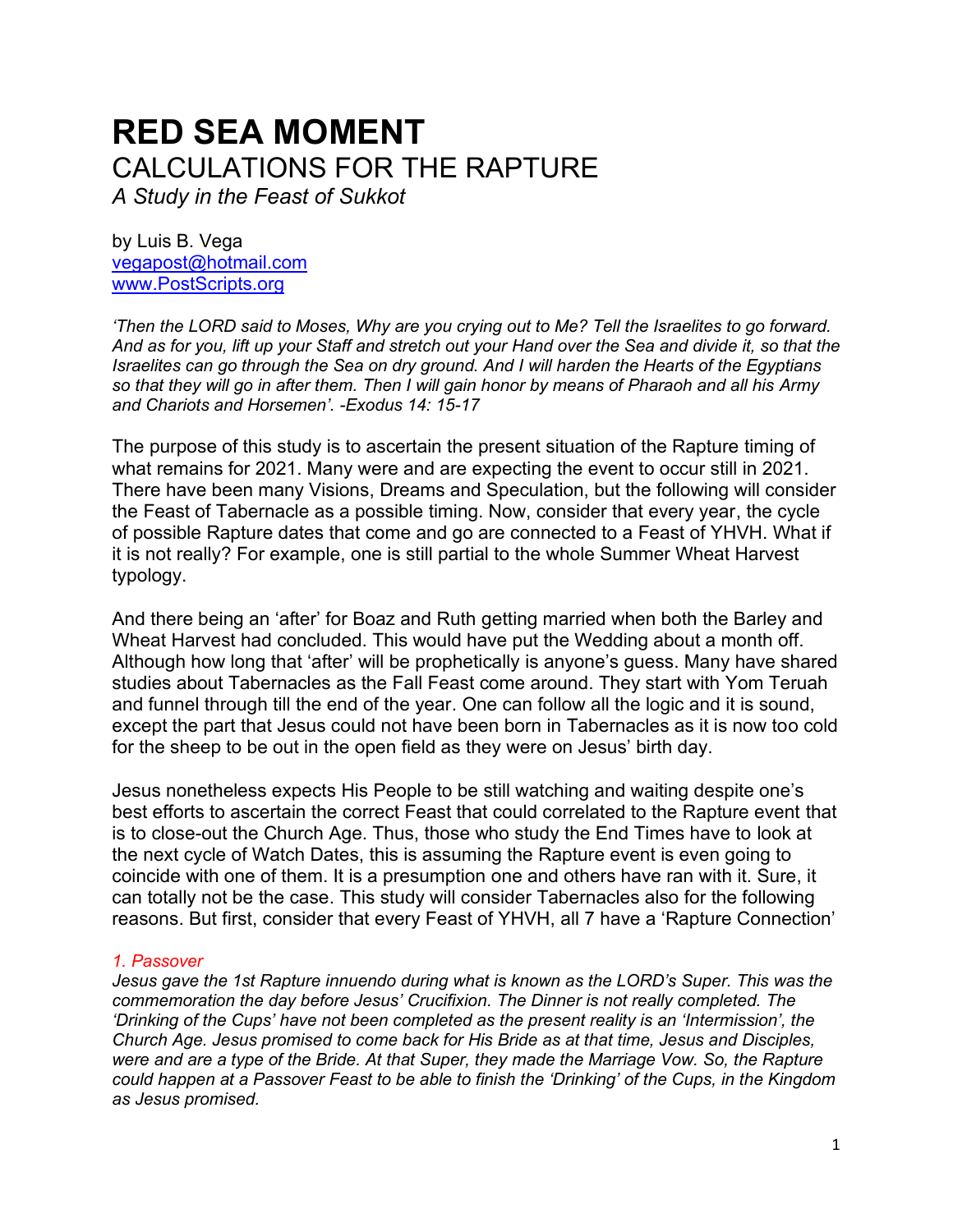#### *2. Unleavened Bread*

*At the time of Jesus' Death, that very Hour, the Veil in the Temple was torn away from Top to Bottom. And there was a 'Micro' Resurrection of Saints that come out from among the Dead. This was a type of the Veil of a Bride being lifted and a Token of the Resurrection to come that the Rapture will dove-tail with.*

## *3. First Fruits*

*Then there is the Resurrection of Jesus on the 3rd Day. This speaks of how because Jesus arose as the First Fruit of the coming Harvest of Souls during the Church Age and beyond. Those that had risen were sample to be presented to the Father of the totality that will follow. Thus, many come to understand and expect a similar Resurrection. But it will be in the 'Order of the Resurrection' and how what is next is the Body that will then connect to the Head, metaphorically.*

#### *4. Shavuot/Pentecost*

*This feast typifies the 'Harvest Fields' turning 'White as Snow' that are ripe for gathering. It is a time of labor and toil for the Souls of Humanity that Jesus came to redeem. Jesus made many references of how a Harvest is directly associated with the Gathering-in of the Church Age. It is also at Pentecost that the Church Age began with the indwelling of the GOD the Holy Spirit being 'Sealed' in a Believer of Jesus. The number 4 deals and is associated with a Door, the Dalet and promise of 'Escaping' the Wrath that is to come upon the World, etc.* 

### *5. Yom Teruah*

*Many believe the Resurrection/Rapture event will coincide with the Feast of Trumpets. This is because of how the 'Dead in Christ Rise' due to Trumpet Blast. This Feast of YHVH is the most popularized one due to this direct association. Many others, however content that it will be the Return of Jesus what will literally fulfill this Feast and the subsequent ones in order as they were fulfilled in the Spring during Passion Week.*

## *6. Yom Kippur*

*Many believe the Rapture could occur during the time the High Priest enters the Holy of Holies or the Throne. This was a 1 time in a year event and to the Jews is the most Holy of Days as it deals Atonement or being 'covered'. Some argue that this is when Jesus could be taking in the Bride as in a 'Chamber' and presenting her to the Father in the Throne Room, etc. But it deals with Covering of Sin, that Jesus already accomplished at the Cross of Calvary.*

## *7. Sukkot or Tabernacles*

*Others believe the Resurrection/Rapture will take place during Tabernacles. It is a 7-Day period where the Jewish People build a 'Temporary Dwelling'. It was as a commemoration of the Wilderness Journey of 40 years. Think of 1980-81 as a countdown. Why? Consider that the number 40 deals with a 'Time of Testing' and 2021 coincides to this culmination of counting. Now, its also suggest a Wedding Sukkah and has echoes of Isaiah 26, which will be developed next.* 

Now, considering Tabernacles, what is interesting as many have shared about is its strong connection to the Gentiles and how one will connect it to Creation Week also. So, here is one's take and it has to do with the Moon as shared by many as how it could be also signaling the timing of the Resurrection/Rapture event by where it is located at in the Centillions and where it is at and will be Astronomically that could be a euphemism of the Day of Resurrection/Rapture.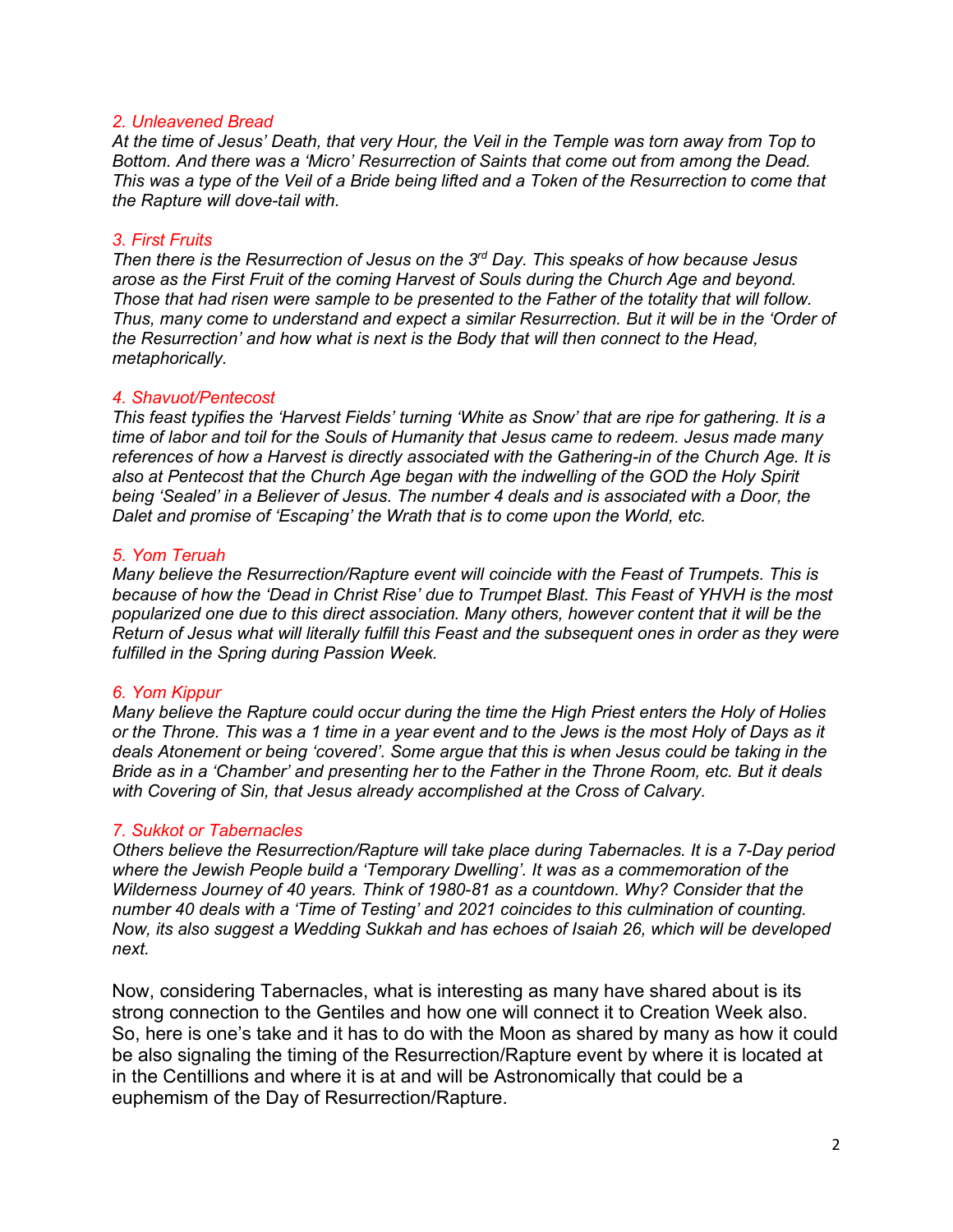The 1<sup>st</sup> consideration has to do with what Hosea 6:2 foretells about the Day of Resurrection, as some understand. 'After 2 Days, He will Revive us; on the  $3<sup>rd</sup>$  Day, He will Raise us up, that we may live in His Presence'. This is how one interprets it presently, in how based on the 1 year = 1000 year pattern, the '2 Days' have essentially been the Church Age. This would be from 32 AD, as one contends was the Birth of Church Age (assumed) + 2000 years = 2032 AD (Which is measurement of Great Pyramid by the way.) So, then one would need to subtract the 7-Year Tribulation, etc.

## *32 AD (year of Crucifixion/Birth of Church Age) + 2000 year or (2 Days) = 2032*

But consider that one is assuming Gregorian Years. This may not be the correct assumption. One has to use the Jewish Years, either a 364 or 360 day count. Suffice to say that the Church Age is in the Zone to come to a conclusion as the year would be less than the 365 day count. Then one has to also content that those that are insisting on using the 2021-2028 timeline due to Psalm 90 are half right. But the start year is off, in that such are starting from 1948.

But, as one has argued, one needs to be going off of the Sabbath or Shemitah Cycles since Israel entered the Promised Land as they did the 1<sup>st</sup> time under Joshua. And for Modern Israel, the Sabbath Cycles started in 1952. Thus, if you add 70 years from 1952, that is then 2022, Fall. Thus, realize then that the Rapture could still be taking place then for 2021 then. Again, assuming a 'Gap' time' to prepare the New World Order and such.

## *1952 + 70 Years (1 Generation) = 2022 From Fall 2022 to Fall 2029 is the next Sabbath Cycle or Perhaps Daniel's 70th Week of Years?*

Or the Rapture event in this present Generation could be taking place right at the very hour of the Red Sea Moment, just before Fall 2022. However, what will it look like down here? Will it get then as bad as it was for the Israelites that were up against the Armies of Pharoah and the Wall of Water? And like the dreams many Children have had, true, it is when the Evil Gates and Fauci's of the World come for the Children to force Inject their Poison. And is that not what YHVH used the word to describe the Israelites coming out of Egypt as, 'Children of Israel'? Now, about the 3<sup>rd</sup> Day connection to Creation and Tabernacles?

Where is the Bride of Christ at now, presently? Prophetically? How close then is the Rapture seeing that the Nations of the World are intentionally being demolished. Why? The Evil Luciferins are seeking their Reset for their coming New World Order and Leader. Thus, consider that if this coming Tabernacles, and again, based on the true 1 month being off synchronization, then for 2021, the 7 Days will be from October 23, 24, 25, 26, 27, 28, 29. Now notice the 3rd Day? The 25th. And the 'Last Day'? Add the Shemini Atzerets and Simchat Torah and it is the 31st, All 'Saints Day' or Halloween. And as many Watchers have read/heard, People have perceived a possible Halloween Rapture timing also. Now, realize that the biggest unknown will be 'what year'?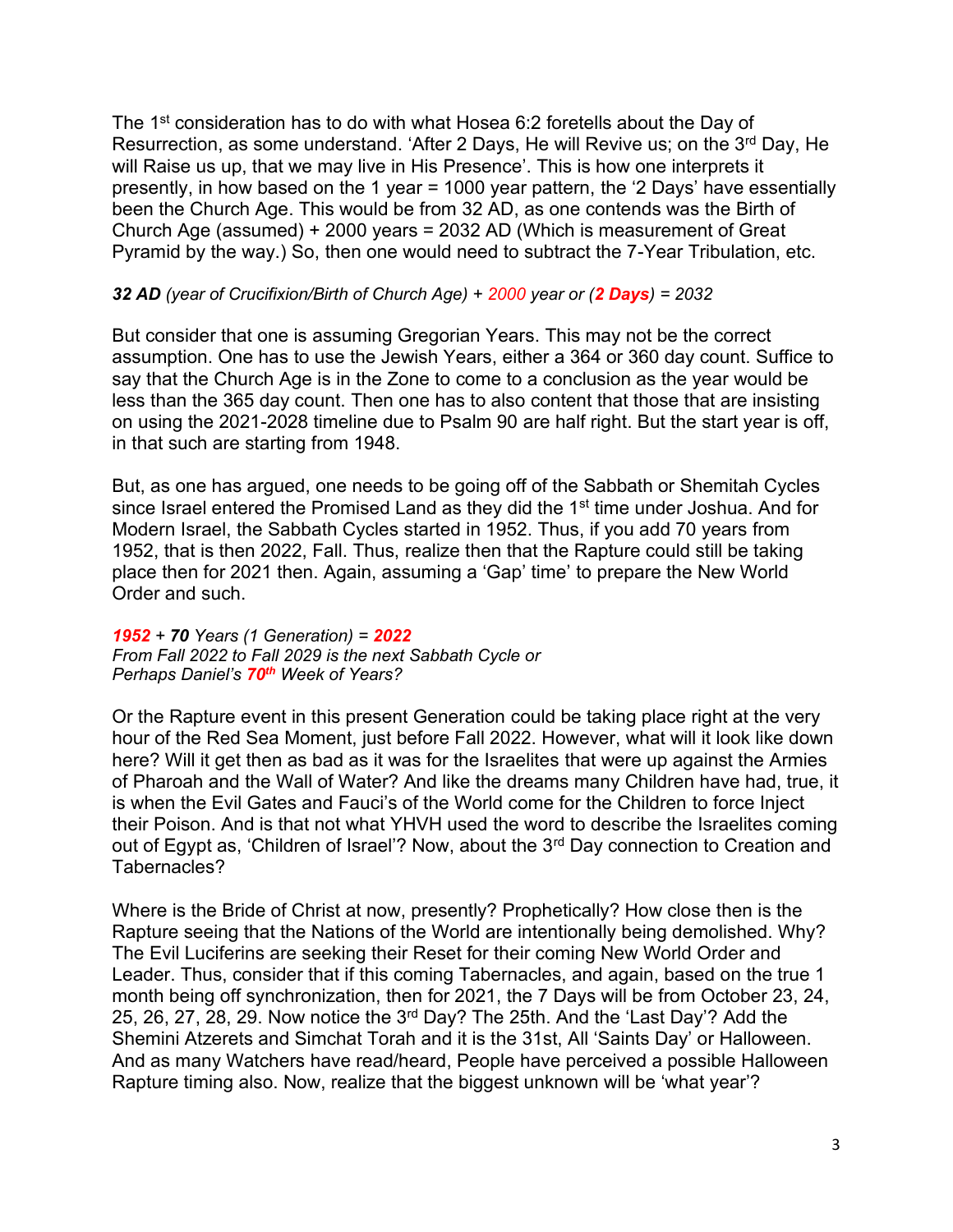But one's take on this Tabernacles 7-Day scenario, as in 7 Day Creation and 7 Church Age or even the '7 Canary Island' time is that based on Hosea. Some consider what is occurring in La Palma Eruption to be connected in some fashion to the Resurrection/Rapture event. Nonetheless, could Resurrection/Rapture event then be on the 3rd Day, but that of a Tabernacle Feast? For 2021, this date/timing would thus correspond to October 25. Then also consider where the Moon is at astronomically? This is now where many have associated the Moon's position to the possible timing of the Rapture. One can run with that.

Amazingly, the Moon on the 23<sup>rd</sup>, the start of Tabernacles will be at the Pleiades. And then on the 25<sup>th</sup>, the Moon will be dead-on the Silver Gate. So, it is as if the Pleiades are swept-up and ushered-in through Heaven's Gate. It echoes of entering a Chamber or Sukkah, temporarily as Isaiah 26:20 states. And guess what is on the other side of the Gate, Astronomically? Gemini. Now, this Sign presently is of the 'Twins' but it is not the originally rendering. It is or should be of a Couple, the Wedding Party that will be on the other side of the Church Age Resurrection/Rapture event.

So, perhaps for some, this possible Astronomical and Feast association is one's last 'hope' for 2021.But one still thinks that most, if not all are missing the Mark with the 2021-2028 timeline due not considering the Sabbath Cycles. And that even if we have the Cycle count correct, just too many moving parts as it is to really ascertain the specific 'Day and Hour', etc. But one can only give it one's best shot. Now, how all this is tagged to the eruption at La Palma? One has never seen a volcano so intense.

Not that one is a Volcano Watcher, but like others who do watch the seismological events on Earth, many have said it best. It is 'like a blowtorch'. So much energy. One has seen and hear the actual Spanish News broadcasts and what they are not wanting is to have the People panic. But the People are Panicking, on edge and distraught. The situation is getting worse by the day as of this write-up. There have been evacuations but the local Government has tried to 'pacify' the People that 'everything is fine'.

They are more worried about losing their Tourism and Cash Crop, Bananas. One can understand, as that is their life line but. Here is one's take on what the connected with how, if it is like the Red Sea Moment, will it be no different for the Bride of Christ's 'Red Sea Moment'? What is Jesus trying to convey or say to that effect? It is revealing how the Land Marks in the Bible actually convey knowledge even as the Stars as to meaning, omens and relevance.

Take for example the exact Crossing Points of where the Israelites are believed to have assembled to cross the Red Sea. So, what was the place called on the West Side of the Red Sea? And what was the other side they came-up from called? One contends that the assembly area the Israelites were pegged against the Sea and Pharoah's Army, charging from the narrow passages towards them was leading to Nuweiba Beach. This is on the West Coast of the Gulf of Aqaba about half way down the Sinai Peninsula. This was called Pi-HaHiroth. The meaning or significance perhaps?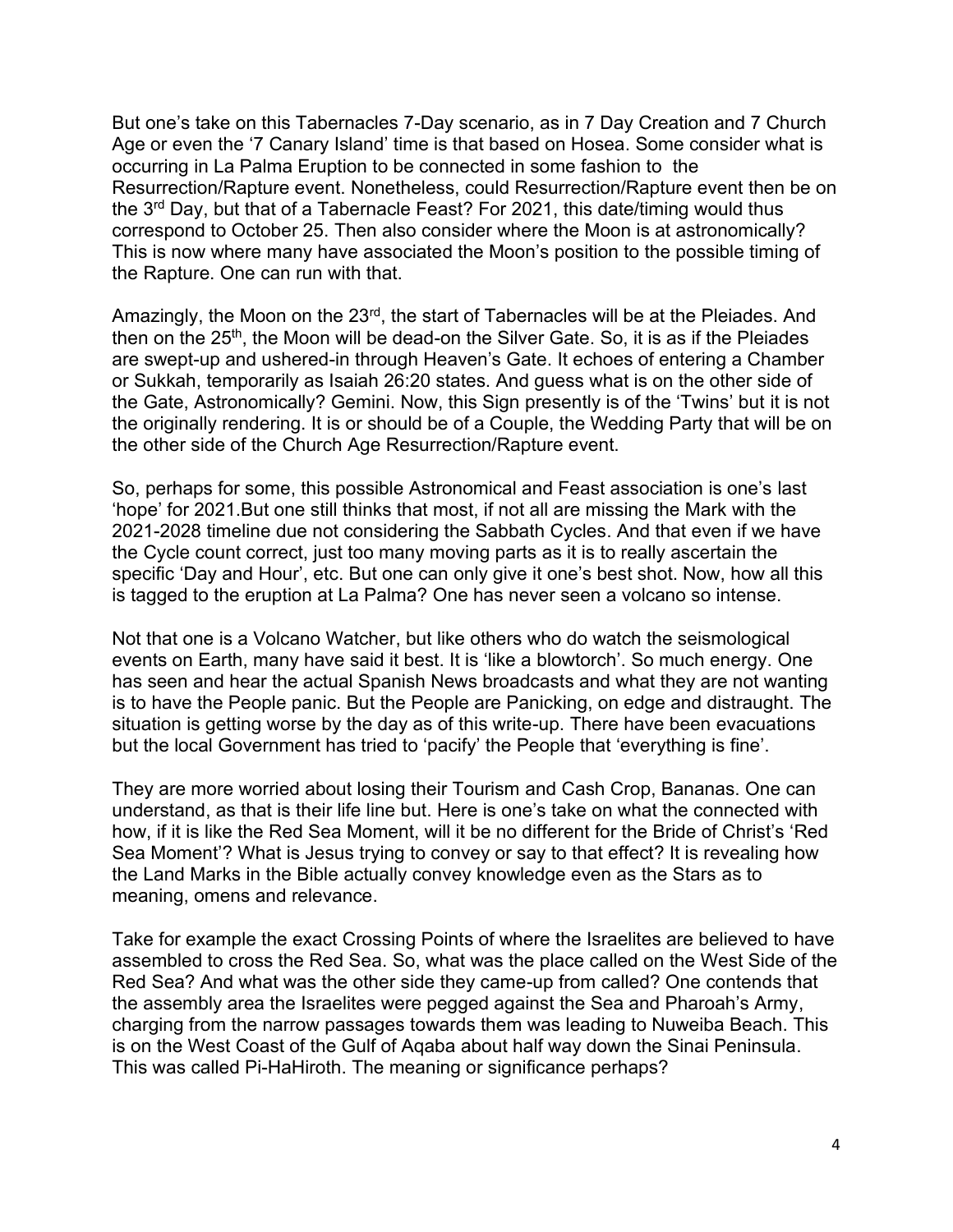It is associated with the 4<sup>th</sup> Station of the Exodus, 1 of 7 that match the Days of Creation and the Menorah Pattern, etc. And how is the Number 4 significant prophetically? Think of the Hebrew  $4<sup>th</sup>$  Letter, Dalet. It signifies a Door, or Stargate perhaps too? As in the Door to Heaven that will open when Jesus does come from there for His Bride to be extracted from Earth. So, as many Bible Students know, there are many who also perceive how Jesus will come on the 4<sup>th</sup> Watch of the Night, Prophetically. That is from 3am to 6am. There are some Parables regarding such a timing.

Then as surmised, the other side of the Parted Sea was named, Baal-Zephon. This essentially means, the 'Lord of the North'. Now, it is known of how the Name is inferred to the Pagan Deities but they are just Copy-Catted. Why? It is because all Ancient Civilization know of the innuendo of the True LORD whose Throne is on the Sides of the North. This for context to say, what is the possible Rapture connection then? Well, for 1, going through the Water, the Children of Israel, symbolized a Baptism, which means 'to put into'…as in the Burial, Death and coming on the other side, transformed and Resurrected in 'Newness of Life' no?

Is this not what will be also happening at the point of the Resurrection and Rapture event? One's body will be transported and supernaturally be taken through the Air to Meet Jesus in the Clouds, etc. To reiterate, the Israelites where 'hidden' through the Water. Thus, if one applies the same Prophetic Type, at the Resurrection/Rapture event, likewise the Body of Christ will be 'hidden' through the Air. It will not be seen and will be emerging on the other side of this 'Miraculous' Door that Jesus will be opening through such an Element.

And then the other Door or Gate will be associated with the Astronomical Silver Gate, as noted. For the Israelites back then, it was Water that 'transformed' them, metaphorically. For the Bride of Christ, it will be through the Air. Is there any validity to this supposition? Well, in research, here is one inference that is ascribed to the significance of Baal-Zephon, 'At Ras Kouroun, a small mountain near the marshy Lake Bardawil, the Serbonian Bog of Herodotus, where Zeus' ancient opponent Typhon was said 'to be hidden'.

This just to suggest that perhaps, there is an element of a  $4<sup>th</sup>$  Station or Watch and that of an Entity or Body that is 'Hidden' by the LORD of the North. And this LORD delivers the 'Children' as He brings them through on the other side of the Red Sea as they enter then a Sukkah in Heaven. And as Tabernacle Sukkahs, that will only be 'temporary'. See Isaiah 26:2 again. But one is not saying that the Rapture event will take place sometime during the Feast of Tabernacles for 2021. No one can. One can only comment, observe what is just before the Followers of Christ that are 'Watching' and Waiting as one can only 'see as through a Dim/Foggy Glass'.

**Main Sources**

MoonConnection.com Stellarium.org

 $\overline{\phantom{a}}$  , where  $\overline{\phantom{a}}$  , where  $\overline{\phantom{a}}$